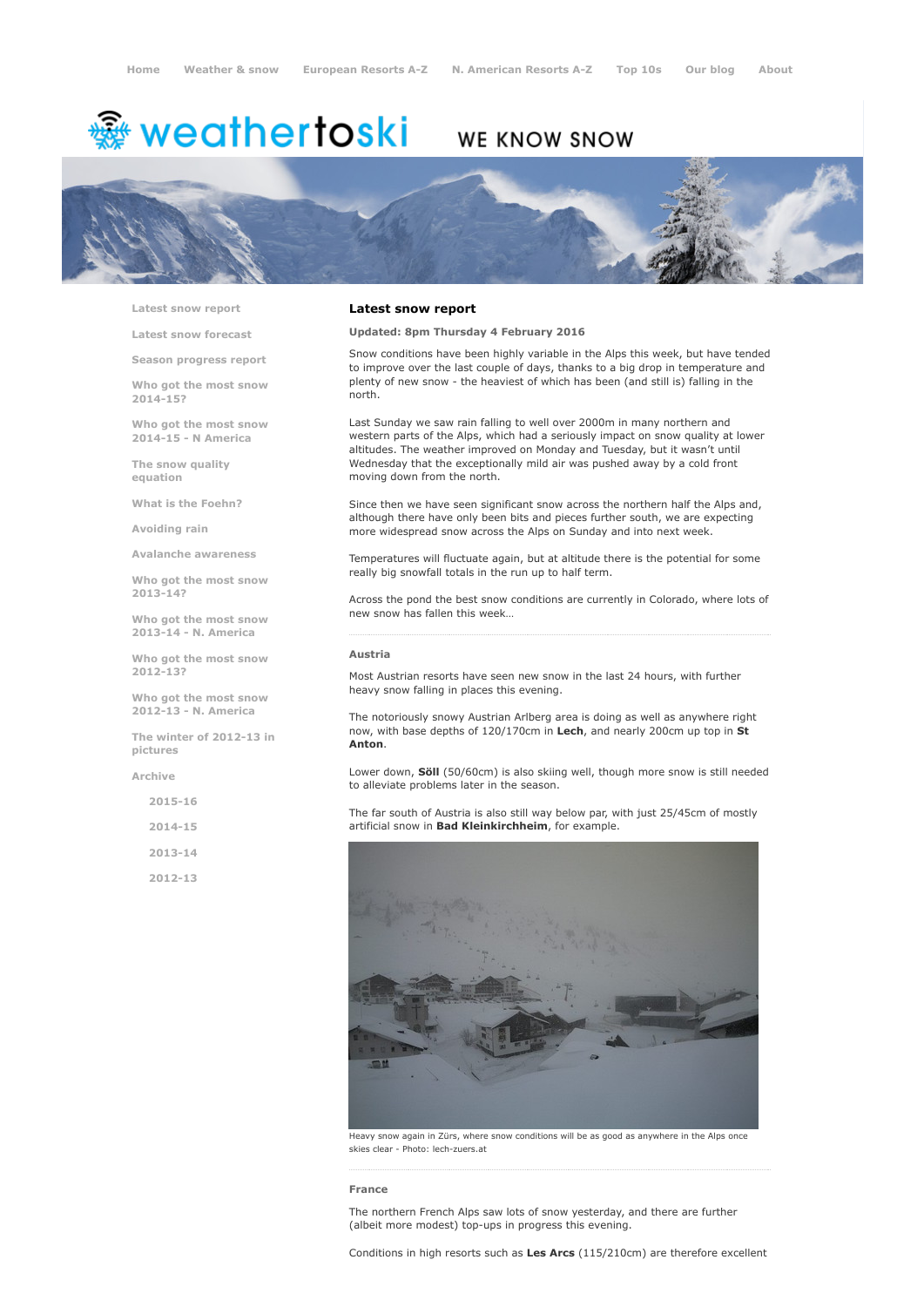

conditions in the Alps? [Contact](http://www.weathertoski.co.uk/about-1/contact-us/) us and we'll do our best to answer it...

E: [info@weathertoski.co.uk](mailto:fraser@weathertoski.co.uk)

T: +44 (0)20 3151 3154

right now. Lower down, the pistes are much improved in Les Gets (45/100cm), but more snow would still be welcome to improve confidence for the second half of the season.

With one or two exceptions, like Serre Chevalier (20/115cm), the southern French Alps have seen very little snow this year, with resorts such as Risoul (40/60cm) still heavily dependent on an artificial base.

The good news is that significant fresh snow is expected in both the northern and southern French Alps later this weekend and early next week.



Bluebird in Val Thorens this morning, before the cloud rolled in again later in the day - Photo: valthorens.com

# Italy

Some Italian resorts have seen new snow this week, but not all. Generally speaking, the snow hasn't fallen here in the same quantities as it has further north.

The Dolomites, for example, have seen about 5-15cm of new snow, enough to freshen things up in Arabba (22/38cm), but still not that killer dump they are looking for to really ignite their season.

The best natural snow cover remains in the far north-west where base depths are 75/160cm in Courmayeur and 50/210cm in Cervinia.

Significant snowfall is expected in most Italian resorts later this weekend and into next week.



Slick pistes but no great snow depths in Bremboski near Lake Como Photo: bremboski.it

## Switzerland

All Swiss resorts have seen snow this week. The heaviest snow has been in the north, where even low resorts such as Grindelwald (20/160cm) and Villars (30/125cm) are in superb shape right now.

Best of all, however, is **Engelberg** where over 60cm of new snow has fallen since yesterday and the upper base is 340cm, the deepest in the Alps.

By contrast, St Moritz (25/50cm) has seen relatively little snow this season, but on-piste at least conditions are still much improved.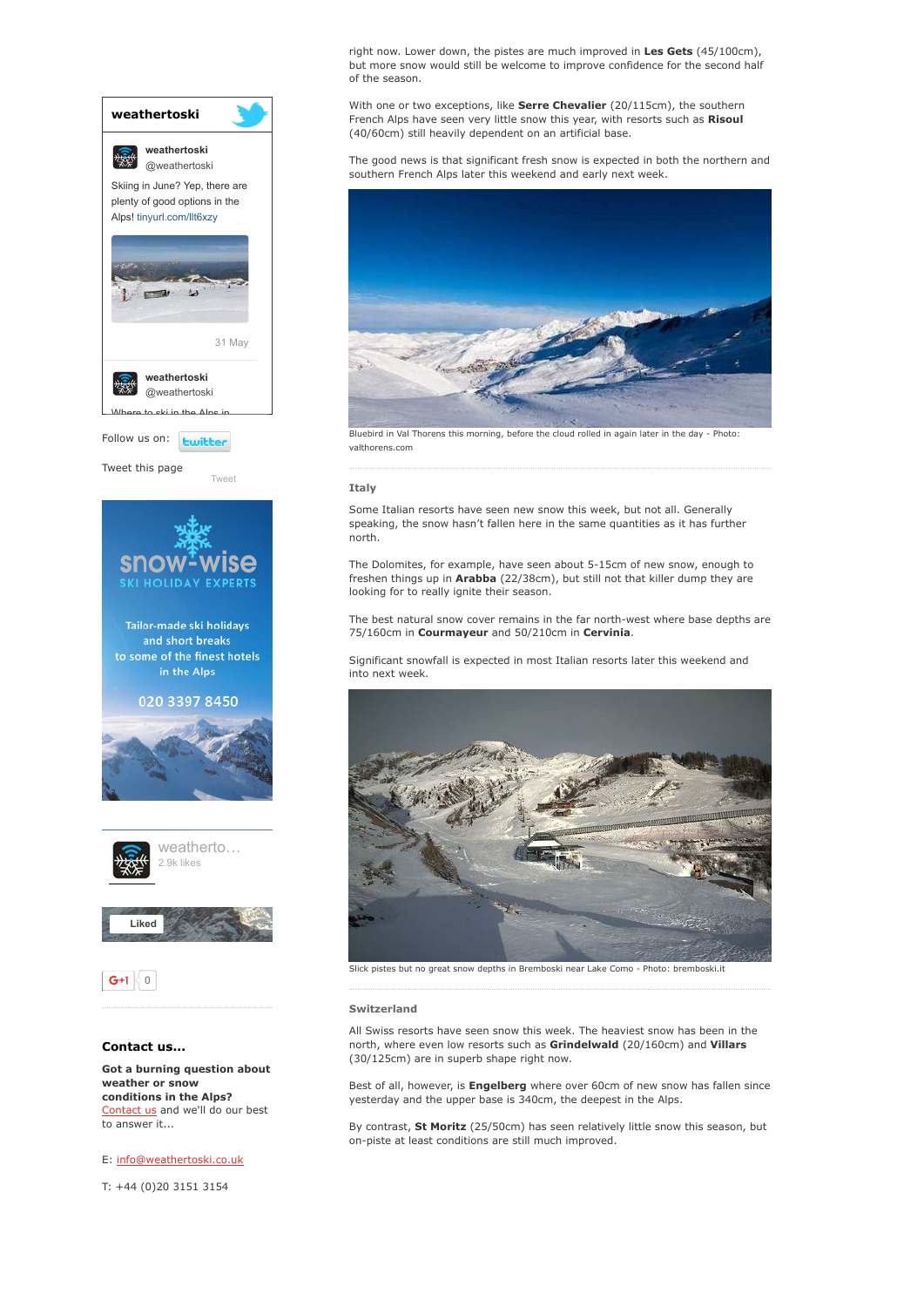

Snow to very low levels for a while this afternoon in the Jungfrau region. This is Lauterbrunnen Photo: mylauterbrunnen.com

# Rest of Europe

There hasn't been much in the way of new snow in the Pyrenees this week, but there is hope for more during the course of next week. Andorra's **Soldeu** currently has below par piste depths of 35/60cm, while Spain's Baqueira Beret is in better shape with 65/115cm.

Over in Bulgaria, a dusting of new snow has freshened up pistes in **Bansko** (65/100cm), while in Norway, Voss has an impressive 150cm up top thanks to several snowfalls over the last week.



Decent pistes in Pyrenees 2000, but more snow would be welcome Photo: Pyrenees2000.com

# USA

Colorado resorts have seen lots of snow in the last week which means excellent top to bottom snow conditions in both  $\textsf{Vail}$  (160cm mid-mountain) and Steamboat (170cm mid-mountain).

Over in California, the weather may be settling down for a while, but Mammoth still has some of the highest snowfall figures in North America with 266/419cm of settled snow depending on altitude.

### Canada

Whistler has plenty of snow (208cm mid-mountain) with more forecast tonight/tomorrow, at least at altitude where snow conditions are excellent. However, fluctuating temperatures do mean that the snow will be wet at times near to base.

Further inland, it has been that bit colder which means more consistent top to bottom conditions in Lake Louise (95/125cm), but here too it will turn very mild at times next week.